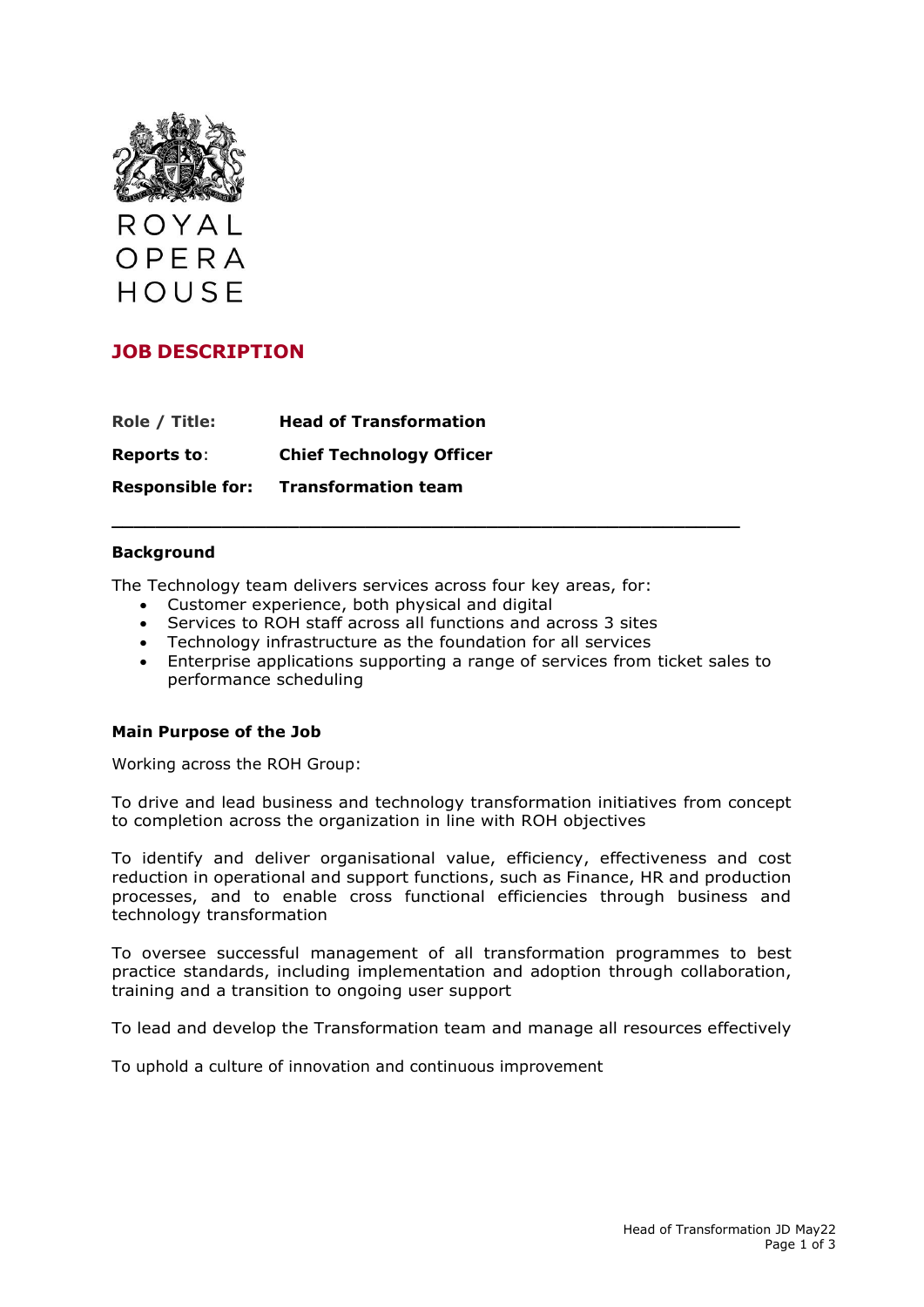## **Main Responsibilities**

Working to the priorities set by the CTO:

## **Portfolio Management**

- Gain a thorough understanding of the strategic aims for the Transformation function and the priorities from a senior leadership perspective
- Lead on management of the overall portfolio of transformation programmes, project governance and ensure accurate tracking and reporting on all projects in the portfolio
- Manage the prioritisation of all projects, budgeting, resources and allocation of work across the portfolio
- Ensure that projects are planned and managed effectively, following suitable methodology and best practice and that suitable project management tools are in place

### **Relationship Management**

- Develop a strong awareness and understanding of the needs of all client departments, current technologies and information systems in place, and the drivers for change and opportunities for improvements
- Work closely with other team heads in the IT department to ensure effective teamworking and transition at every stage of each project
- Ensure collaboration with all departments so that transformation initiatives generate positive departmental and cross departmental level impact and change is adequately supported
- Build credible partnerships across business functions, stakeholders and IT to achieve intended value propositions of strategic initiatives
- Lead on identifying new technology partners or changing existing supplier arrangements as needed in order to achieve objectives, particularly for complex or high value projects

#### *Team Management*

- Provide effective direction, team management, recruitment, retention, guidance, performance management and objectives for highly skilled team members
- Build in regular team meetings and one to one supervision meetings to provide an infrastructure of information flow, team and one to one support
- Allocate team staffing and resources according to agreed priorities
- Promote best practice methods and collaborative working across the team
- Create an environment where staff can be innovators and successfully achieve objectives
- Share information with the team to support staff engagement
- Promote a strong team ethic and culture of skill development

#### *Continuous Improvement*

- Keep in touch with best practice and developments as relevant to the role
- Manage own professional development and keep up to date with current technology, methodologies and processes relevant to the role